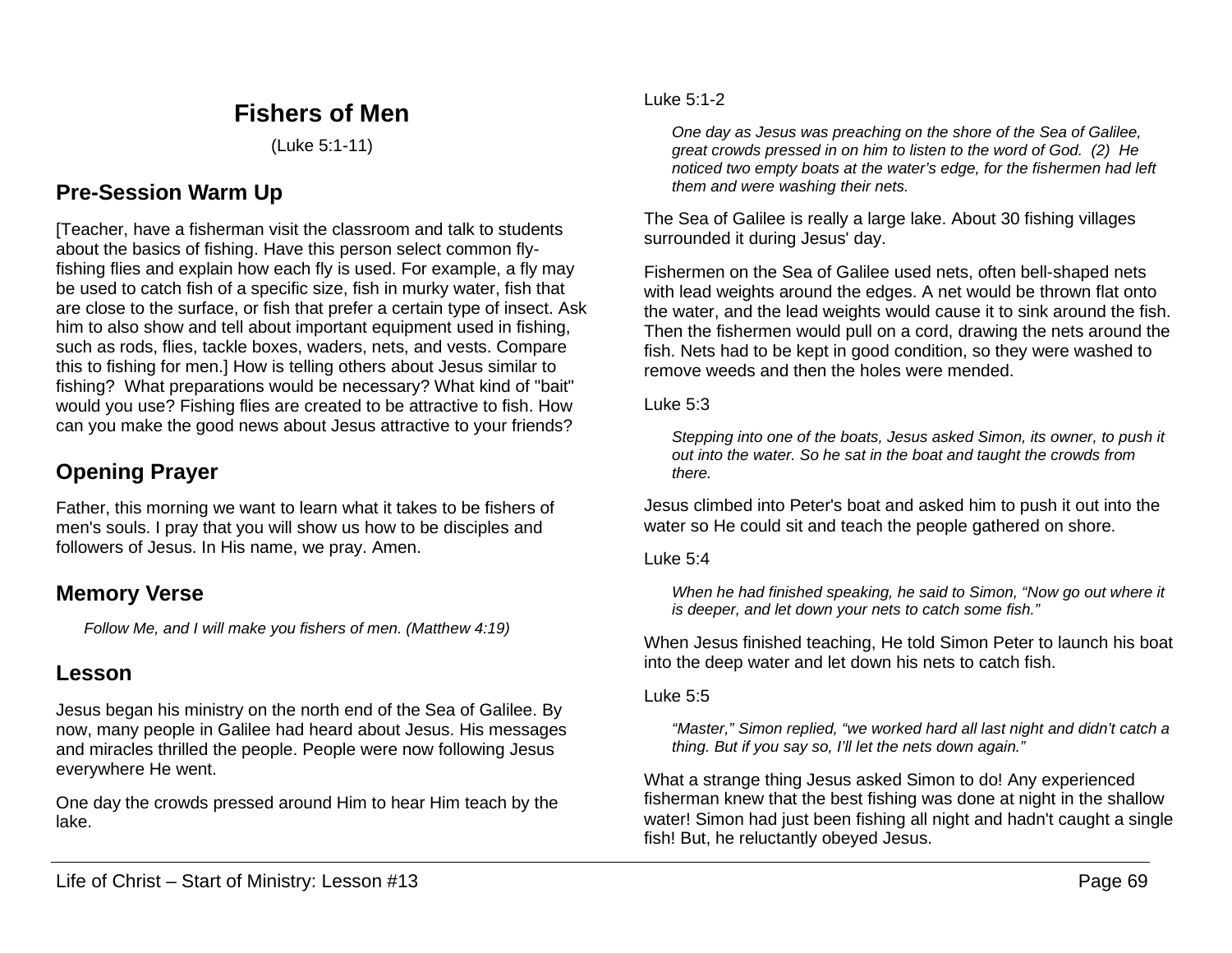Simon had to simply trust and obey Jesus' word. He needed to commit himself to the Lord Jesus. Commitment means not just giving part of yourself, but giving your all. Peter started to question Jesus' word. He didn't trust Him at first. But Peter put his own understanding aside and followed Jesus' advice.

You can commit your life to God by faith, too. To commit your life to God is to give yourself completely to Him, having faith in His Word. The Bible says trust God with all your heart, rather than depending on your own understanding (Proverbs 3:5-6). For Simon to commit himself to do what the Lord Jesus said took a lot of faith. Peter put aside his own way of doing things, and obeyed Jesus. And, boy, was he ever glad he did!

#### Luke 5:6

*And this time their nets were so full of fish they began to tear!*

So many fish were caught that the net began to break.

### Luke 5:7

*A shout for help brought their partners in the other boat, and soon both boats were filled with fish and on the verge of sinking.*

As the fishermen struggled with the heavy nets, they were amazed at what was happening! Do you think they were glad that they had decided to follow Jesus' advice? Even though His directions seemed unreasonable, now they were rewarded greatly for their faith in Him.

Having faith in God means believing Him; taking Him at His word. Sometimes it means doing something that may even seem unreasonable like giving up friends who are not good for you. Although you may not understand what God is doing, remember that God loves you and will only do what is best.

The Bible says that when you commit your life to God by faith, you bring Him pleasure (Philippians 2:13), and He will bless you (Psalm 37:5-6). God blessed the fishermen for their faith and commitment, giving them more fish than they could handle.

### Luke 5:8

*When Simon Peter realized what had happened, he fell to his knees before Jesus and said, "Oh, Lord, please leave me—I'm such a sinful man."*

This miracle was all Simon needed to know that Jesus really was the Messiah, the Savior of God. Seeing Jesus as Lord, who is perfect, Simon recognized his own life was totally sinful by comparison. Like Peter, we must recognize our own sinfulness; we must realize that we can't save ourselves.

The Bible says, "There is none righteous, no, not one." (Romans 3:10). We are born with a desire to sin. [Teacher, discuss sinful things children might think, say, or do.] God hates sin and warns that sin must be punished by separation from Him forever. But in God's great love for you, He made a way for your sin to be forgiven by sending His Son, Jesus, to die, taking the punishment for sin. Jesus gave His blood on the cross, willingly taking your place and mine (Revelation 1:5b); then He arose from the dead. Only the Lord Jesus could take sin's punishment. Even before Jesus died on the cross, Simon knew that He was special. Seeing this miracle of fish convinced Simon that Jesus truly was Lord, making him aware of his own sin.

## Luke 5:9-10

*For he was awestruck by the number of fish they had caught, as were the others with him. (10) His partners, James and John, the sons of Zebedee, were also amazed. Jesus replied to Simon, "Don't be afraid! From now on you'll be fishing for people!"*

Jesus told Peter and Andrew to leave their fishing business and become "fishers of men," to help others find God. Jesus was calling them away from the way they made a living to help make other people's lives worth living. We all need to fish for souls. If we share the good news of what Jesus has done for us with others, we will be able to draw them to Jesus just like a fisherman pulls fish into his net.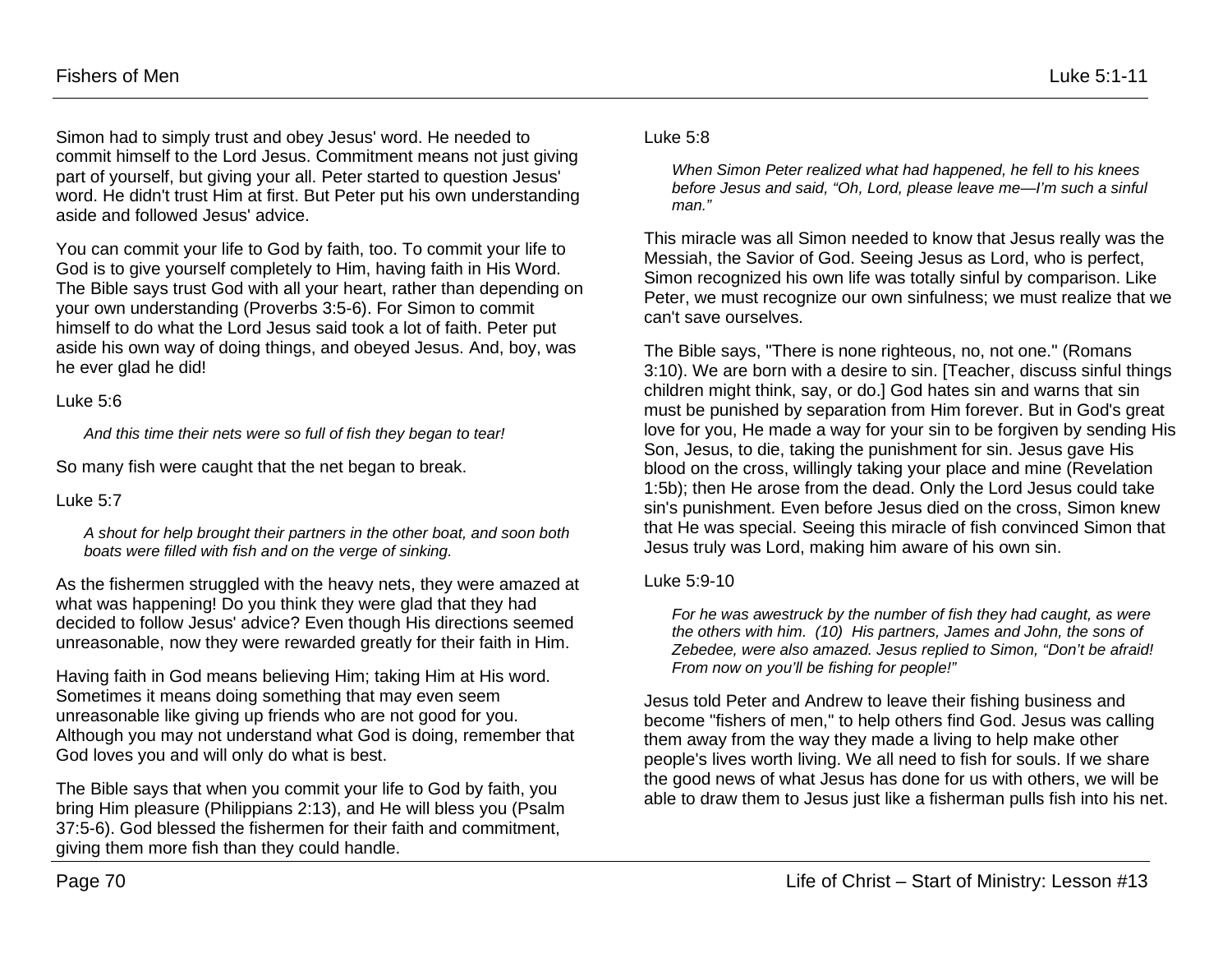*And as soon as they landed, they left everything and followed Jesus.*

If we know that we need help, and if we know that Jesus is the only one who can help us, we will be ready to leave everything and follow him and we will want to tell everyone we know about him, too. We will desperately want to make sure that every man, woman, boy and girl gets an opportunity to come to know Jesus, too.

If we practice Jesus' teaching and share the good news of what Jesus did for us on the cross with others, we will be able to draw those around us to Christ like a fisherman who pulls fish into his boat with nets.

# **Closing Prayer**

Lord, help us to really understand that following You requires surrendering everything in our lives to You! Break down the hardness in our hearts and overflow into our lives as never before. Cleanse and fill us up to overflowing with only Yourself. In Jesus' name, Amen.

# **Learning Activities**

## **Craft Corner**

*Fishing Lure Memory Verse Cards*: Have kids make simple fishing lures with feathers and string or wire. Hook or tape the lure to a card with the memory verse printed on it. Encourage children to use these lures as reminders to tell others about Jesus.

*Fish-Shaped Tracks*: Cut fish-shaped pieces of construction paper. Have students assemble booklets using several "fish." On each page have students write a verse that will help someone know how to become a Christian. (Romans 3:23, Romans 6:23, John 3:16, Romans 10:9) Encourage students to "go fishing" and give their salvation booklet to an unsaved friend or neighbor.

### Luke 5:1-11 Fishers of Men

### **Game Center**

Review questions follow the descriptions of the following two game ideas:

### *1. Fishers of Men Game*

- 1. Cut out pictures of men, women and children from magazines.
- 2. Glue a small paper clip to the back of each.
- 3. Write a number on the back to correspond with the number of the question.
- 4. Tie a magnet to a piece of string; tie the string to a twig or small branch.
- 5. Put the questions in a bucket or similar size object (not metal).
- 6. Each child comes up one at a time and "fishes". If more than one "fish" is caught, they decide which one they want and throw the others back in the bucket.
- 7. Ask question that corresponds with the number on the back of the "fish".
- 8. Give prizes or team points for right answers.

### *2. Fish and Bread Tic-Tac-Toe*

- 1. Cut out strips of paper for the lines of tic-tac-toe (or use yarn).
- 2. Give one team "fish" pieces; the other team the "bread" pieces.
- 3. When a team correctly answers a question, they can place their marker in a square.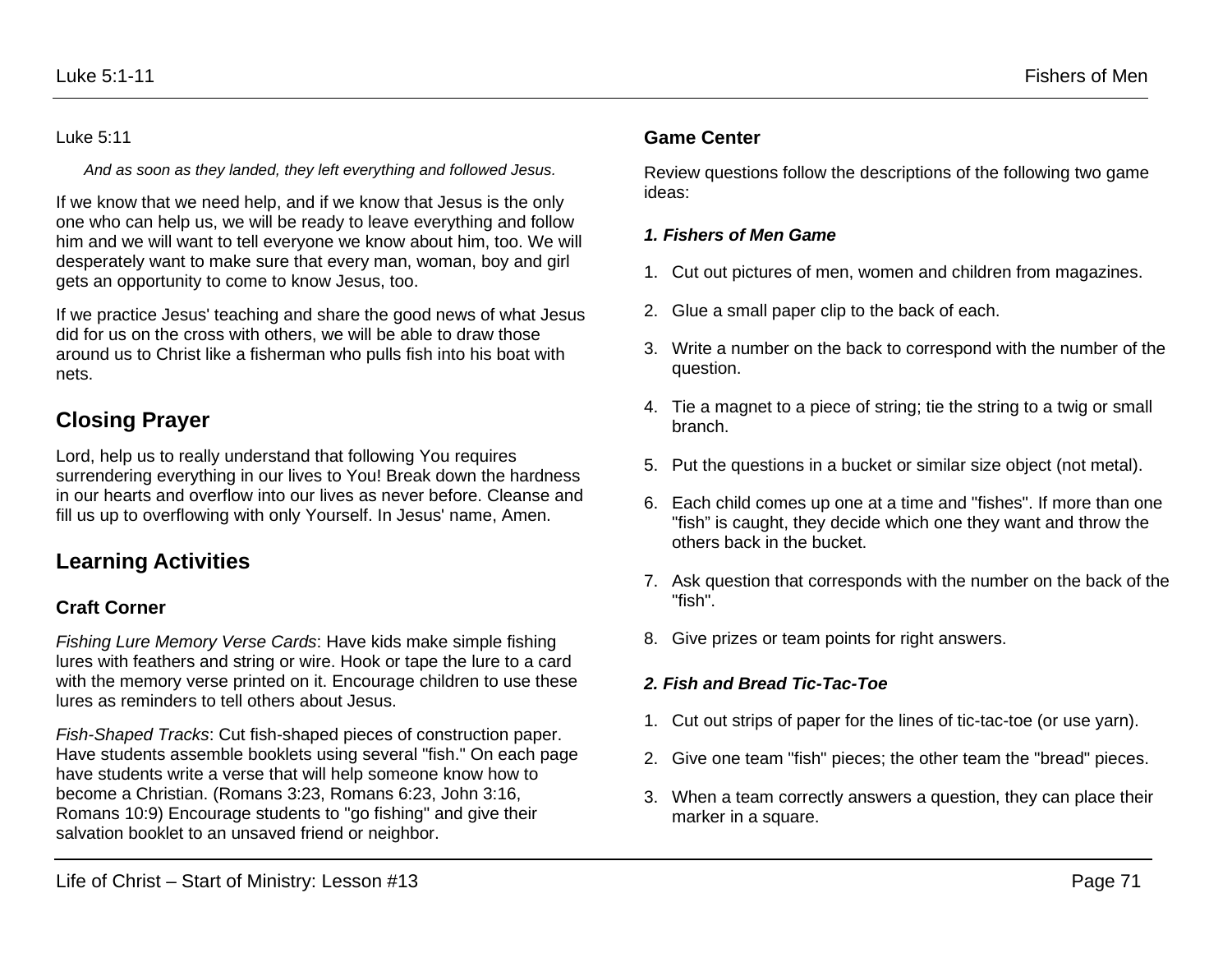4. The team that gets three in a row across, diagonally or vertically is the winner.



#### *Review Questions:*

- 1. What did Peter, James, John, and Andrew do before Jesus called them to follow Him? (They were all fishermen.)
- 2. What did Peter, James, John, and Andrew leave behind to follow Jesus? (Their jobs-everything)
- 3. What did Jesus mean when he said he would make them fishers of men? (That instead of trying to get fish, they would be trying to reach people for Jesus.)
- 4. Why did Jesus want His disciples to be fishers of men? (So that others will come to know Jesus.)
- 5. How can we be fishers of men? (By leading godly lives and telling others the gospel, bring a friend to Sunday school, tell someone about what Jesus did for you, etc.)
- 6. What character qualities in a person's life might be like "bait?" (Kindness, sincerity, love, long suffering, etc.)
- 7. How is telling others about Jesus similar to fishing? (If we share the good news of what Jesus has done for us with others, we will be able to draw them to Jesus just like a fisherman pulls fish into his net.)
- 8. Fishing flies are created to be attractive to fish. How can you make the good news about Jesus attractive to your friends? (If you live a godly life it will be attractive to others; people will want the peace and joy that you have.)
- 9. What did Peter learn about Jesus the day He said to cast the fishing net out? (Jesus is trustworthy and He is all-knowing, plus He's a miracle maker!)
- 10. Why is sharing Jesus with others sometimes hard to do? (People can misunderstand you or reject what you're saying.)
- 11. What does it mean to follow Jesus? (It means we believe in Him, love Him and try to obey Him in everything we do. We do what He says and trust Him to help us live the way He wants us to, even when it's hard.)
- 12. How can we learn ways to follow Jesus? (Learn about what God's word says, talk with other Christians, ask questions, ask God for help.)
- 13. What can you do to show that you believe in Jesus (Be kind to others, show respect to others, spend time learning about Jesus, talk to God.)
- 14. What would you say to someone who asked you about how he could follow Jesus?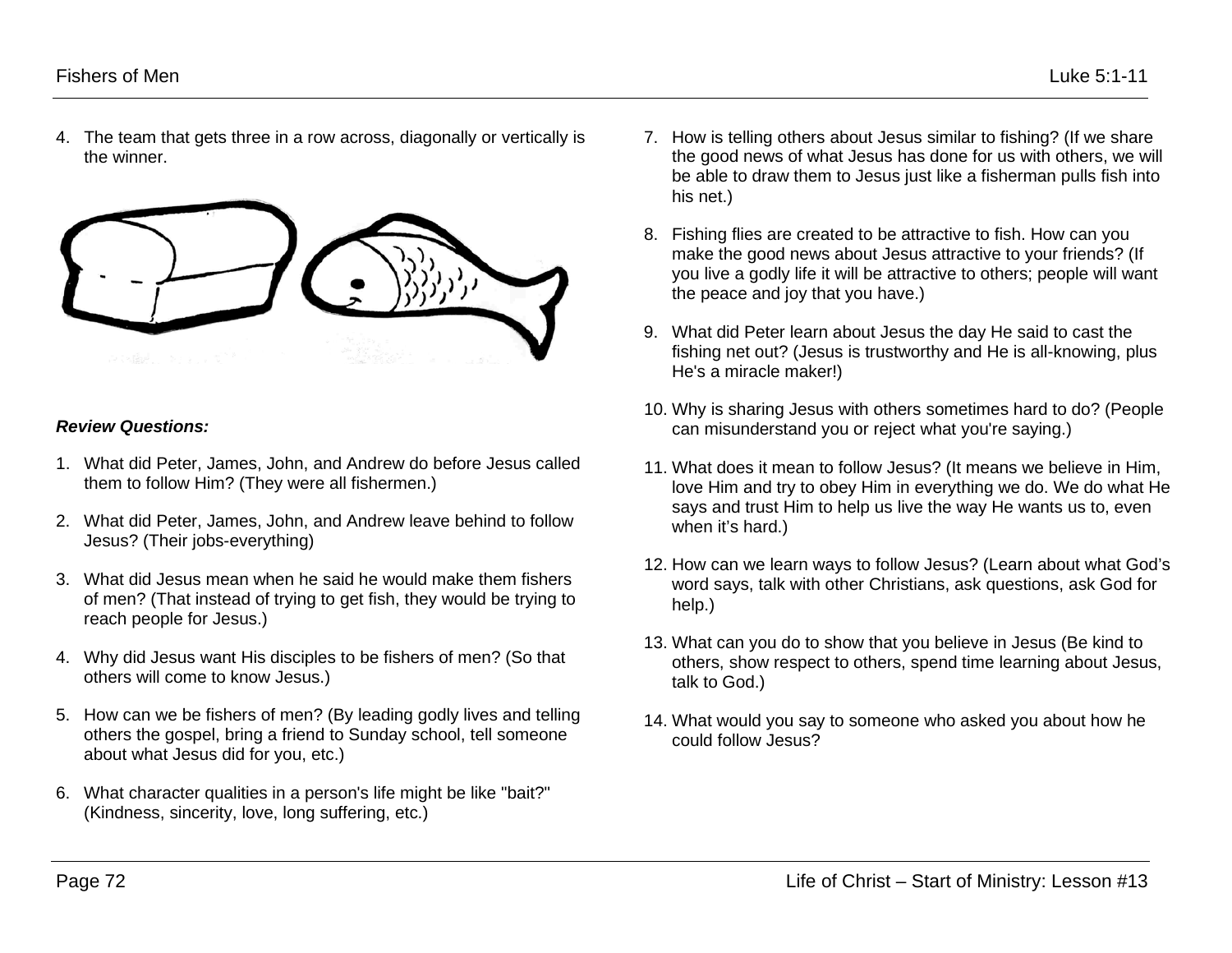In Matthew 4:19 Jesus told His followers to do something, but it looks like the message got ∩ lost at the bottom of the sea. Using the fish code, complete each of the words to find out omething Looks Fishy  $\frac{\mathsf{D}}{\mathsf{Z}}$  $\overrightarrow{z}$ ≷ what this message is! Check your answer by reading Matthew 4:19. s 4 ଽ O ப n n  $\sim$ Ш v エ<br>い ≰  $\mathbf{r}$ Щ